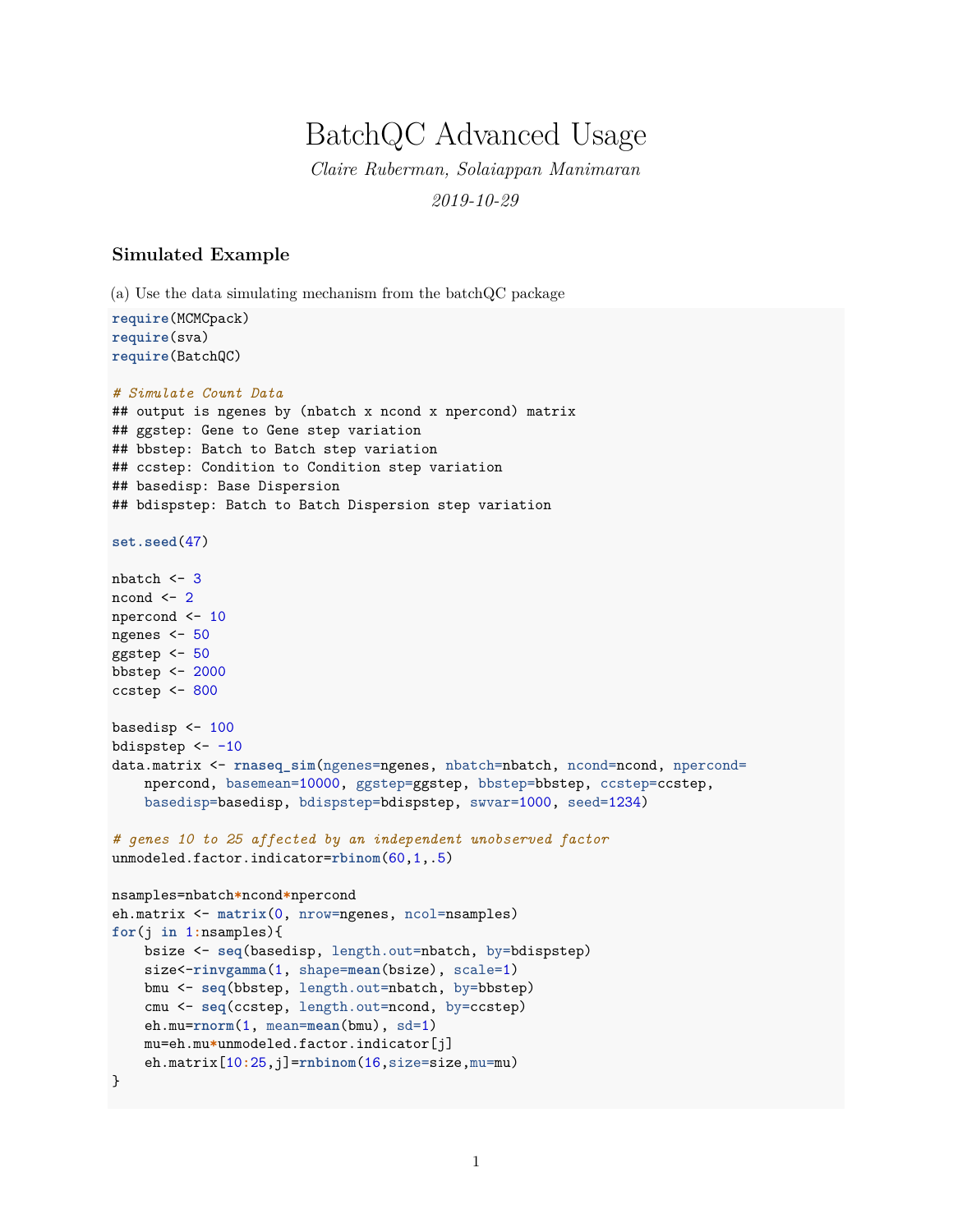```
data.matrix.eh=data.matrix+eh.matrix
```

```
# Apply BatchQC
batch <- rep(1:nbatch, each=ncond*npercond)
condition <- rep(rep(1:ncond, each=npercond), nbatch)
nsample <- nbatch*ncond*npercond
sample <- 1:nsample
pdata <- data.frame(sample, batch, condition)
modmatrix = model.matrix(~as.factor(condition), data=pdata)
modmatrix.null = model.matrix(~1,data=pdata)
## null model matrix (just intercept)
```

```
par(mfrow=c(1,1))
heatmap=batchqc_heatmap(data.matrix, batch, mod=modmatrix)
```


```
#heatmap.eh=batchqc_heatmap(data.matrix.eh, batch, mod=modmatrix)
```
n.sv=**batchQC\_num.sv**(data.matrix,modmatrix) *#n.sv.eh=batchQC\_num.sv(data.matrix.eh,modmatrix)*

combat\_data.matrix = **ComBat**(dat=data.matrix, batch=batch, mod=modmatrix)

```
## Standardizing Data across genes
```
*#combat\_data.matrix.eh = ComBat(dat=data.matrix.eh, batch=batch, mod=modmatrix)*

```
# sva.object=batchQC_sva(data.matrix, modmatrix)
# #sva.object.eh=batchQC_sva(data.matrix.eh, modmatrix)
#
# ## Plot the surrogate variables by batch and the unmodeled factor
```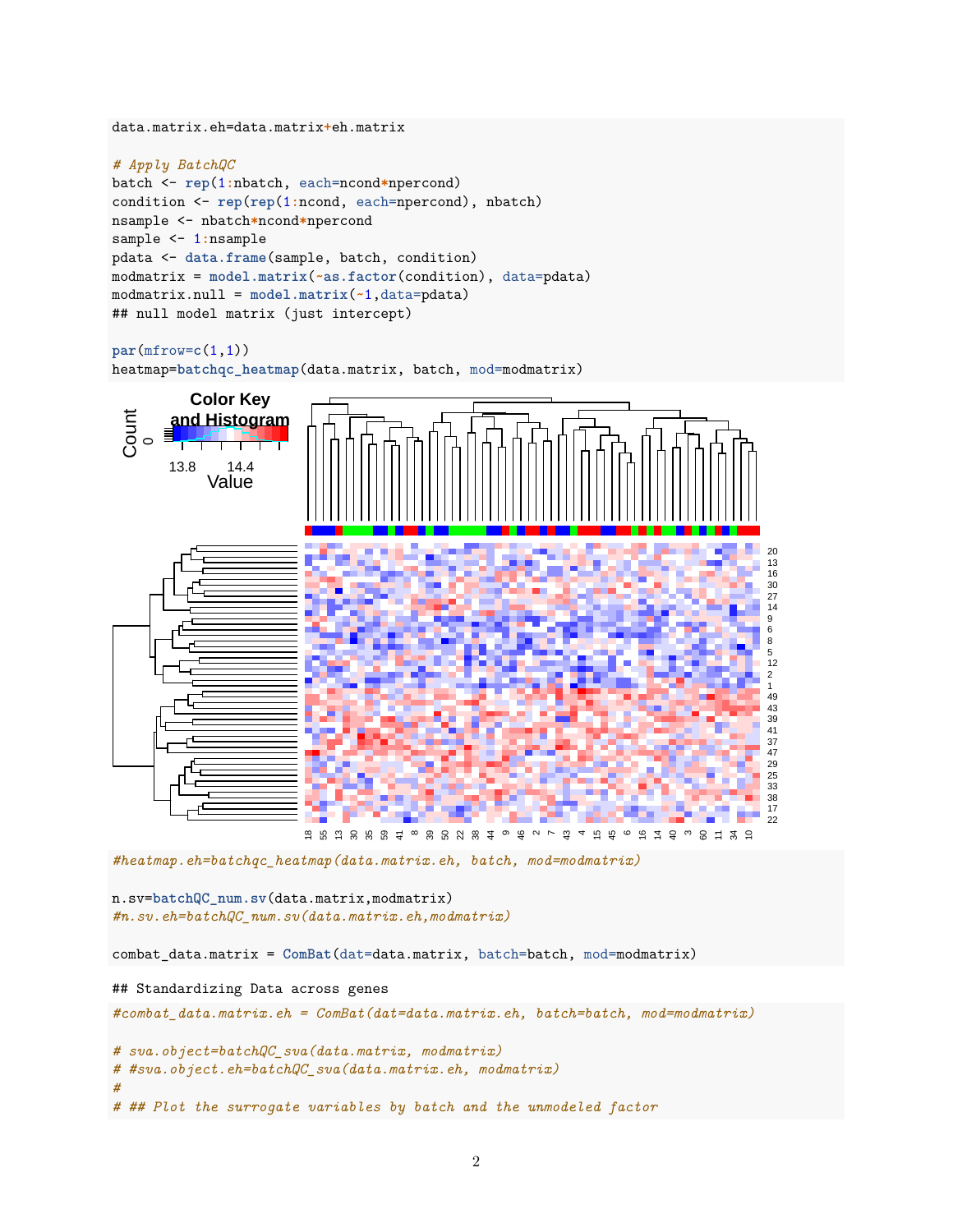```
#
# par(mfrow=c(1,2))
# if (sva.object$n.sv > 1) {
# for(i in 1:sva.object$n.sv){
# boxplot(sva.object$sv[,i]~unmodeled.factor.indicator,xlab=
# "Unmodeled Factor ",ylab=paste("Surrogate Variable",i,sep=" "),main=
# "Simulated Data ")
# boxplot(sva.object$sv[,i]~batch,xlab="Batch",ylab=paste(
# "Surrogate Variable",i,sep=" "),main="Simulated Data")
# }
# } else {
# boxplot(sva.object$sv~unmodeled.factor.indicator,xlab=
# "Unmodeled Factor ",ylab=paste("Surrogate Variable",1,sep=" "),main=
# "Simulated Data ")
# boxplot(sva.object$sv~batch,xlab="Batch",ylab=paste(
# "Surrogate Variable",1,sep=" "),main="Simulated Data")
# }
#
# pprob.gam=sva.object$pprob.gam ##prob each gene is affected by EH
# index.p.batch.8=which(pprob.gam>=.8)
#
# par(mfrow=c(1,1))
# ### Look at heatmap for genes just affected by EH
# heatmap=batchqc_heatmap(data.matrix[index.p.batch.8,], batch, mod=modmatrix)
### Histogram of the p values
#### (a) Raw data
pValues=f.pvalue(data.matrix,modmatrix,modmatrix.null)
qValues = p.adjust(pValues,method="BH")
#### (b) Apply Combat
pValuesComBat=f.pvalue(combat_data.matrix,modmatrix,modmatrix.null)
qValuesComBat = p.adjust(pValuesComBat,method="BH")
#### (c) Include Batch
modBatch = model.matrix(~as.factor(condition) + as.factor(batch),data=pdata)
mod0Batch = model.matrix(~as.factor(batch),data=pdata)
pValuesBatch = f.pvalue(data.matrix,modBatch,mod0Batch)
qValuesBatch = p.adjust(pValuesBatch,method="BH")
#### (d) Include SV's
# modSv = cbind(modmatrix,sva.object$sv)
# ## include surrogate variables in model matrix with condition (cancer status)
# mod0Sv = cbind(modmatrix.null,sva.object$sv)
# ## include surrogate variables in null model matrix
#
# pValuesSv = f.pvalue(data.matrix,modSv,mod0Sv)
# ## pvalues including sv's in model matrix
# qValuesSv = p.adjust(pValuesSv,method="BH")
```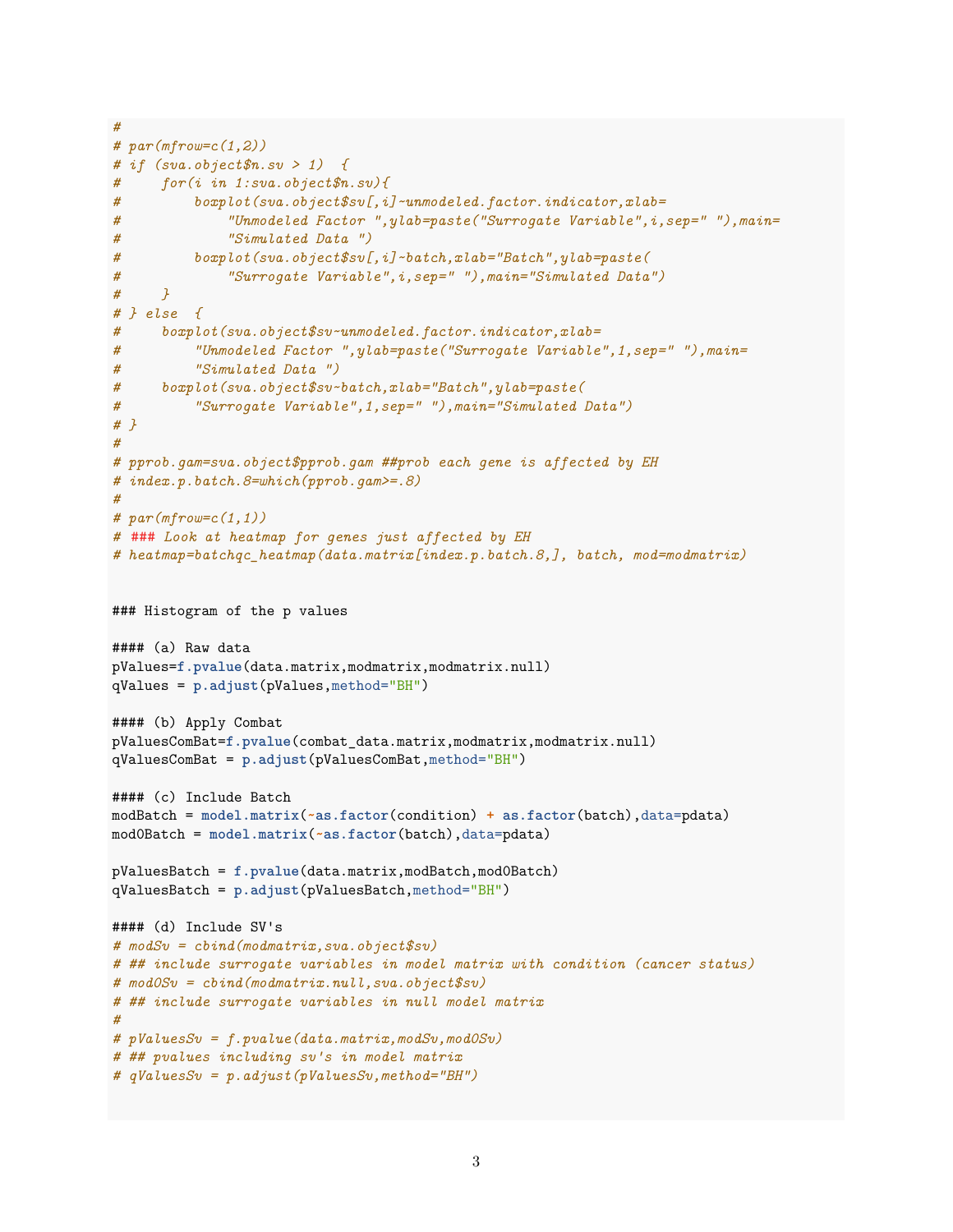**par**(mfrow=**c**(1,2)) ## Original Simulated Data **hist**(pValues,main="Raw Count Data") *# hist(pValuesSv,main="Count Data after Combat")* **hist**(pValuesBatch,main="Adjusted p-Values for Batch")



```
# hist(pValuesSv,main="Adjusted p-Values for SVs")
```
(b) Use the data simulating mechanism from the batchQC package,

adding additional expression heterogeneity from a dichotomous unmodeled

factor, independent of both batch and condition

```
# Use simulated data as before, except genes 10 to 25 affected by an
# independent unobserved factor
unmodeled.factor.indicator=rbinom(60,1,.5)
nsamples=nbatch*ncond*npercond
eh.matrix <- matrix(0, nrow=ngenes, ncol=nsamples)
for(j in 1:nsamples){
   bsize <- seq(basedisp, length.out=nbatch, by=bdispstep)
    size<-rinvgamma(1, shape=mean(bsize), scale=1)
   bmu <- seq(bbstep, length.out=nbatch, by=bbstep)
    cmu <- seq(ccstep, length.out=ncond, by=ccstep)
   eh.mu=rnorm(1, mean=mean(bmu), sd=1)
   mu=eh.mu*unmodeled.factor.indicator[j]
    eh.matrix[10:25,j]=rnbinom(16,size=size,mu=mu)
}
```

```
data.matrix.eh=data.matrix+eh.matrix
```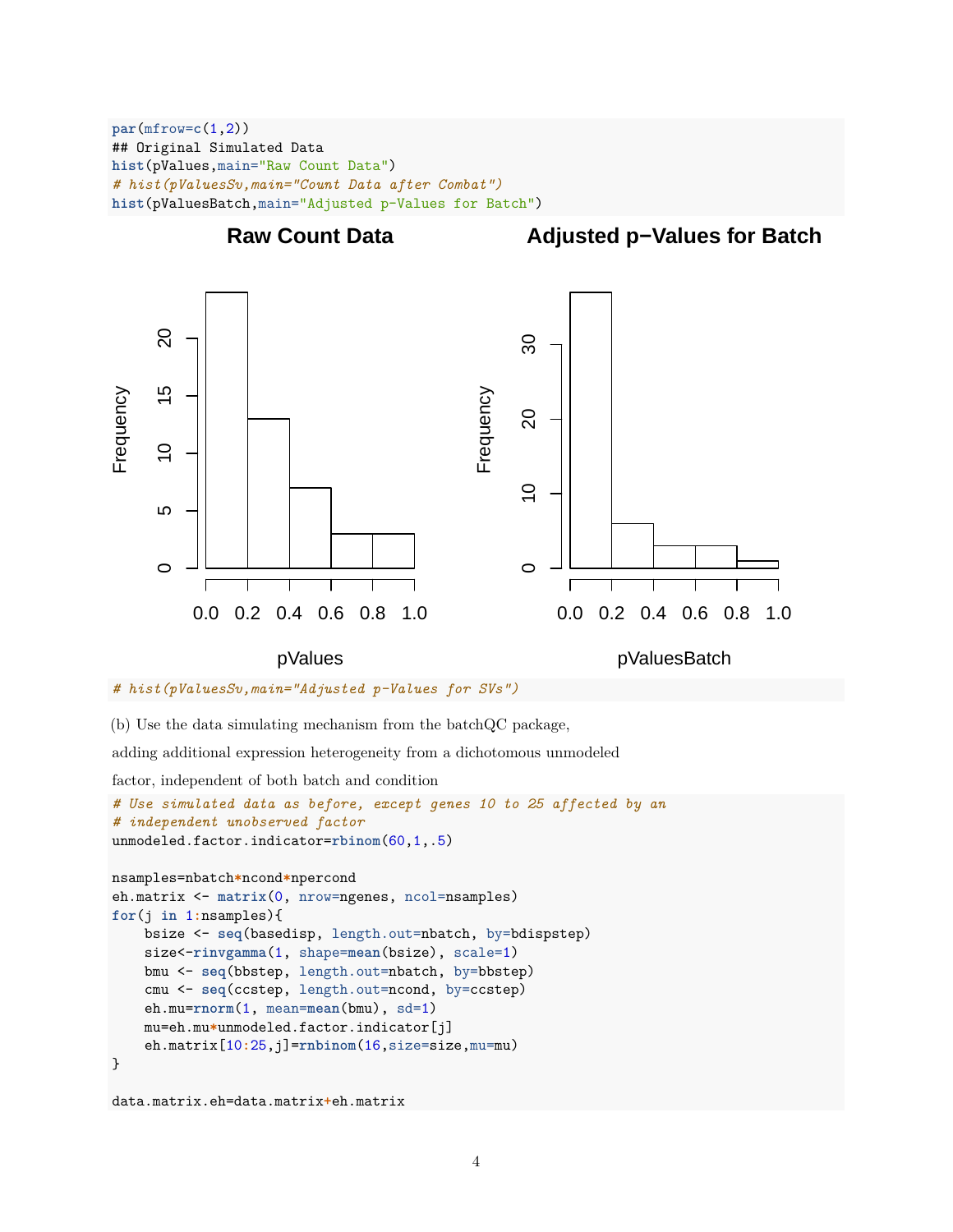```
# Apply BatchQC
batch <- rep(1:nbatch, each=ncond*npercond)
condition <- rep(rep(1:ncond, each=npercond), nbatch)
nsample <- nbatch*ncond*npercond
sample <- 1:nsample
pdata <- data.frame(sample, batch, condition)
modmatrix = model.matrix(~as.factor(condition), data=pdata)
modmatrix.null = model.matrix(~1,data=pdata)
## null model matrix (just intercept)
```

```
par(mfrow=c(1,1))
heatmap.eh=batchqc_heatmap(data.matrix.eh, batch, mod=modmatrix)
```


n.sv.eh=**batchQC\_num.sv**(data.matrix.eh,modmatrix)

combat\_data.matrix.eh = **ComBat**(dat=data.matrix.eh, batch=batch, mod=modmatrix)

```
## Standardizing Data across genes
```

```
# sva.object.eh=batchQC_sva(data.matrix.eh, modmatrix)
#
# par(mfrow=c(1,2))
# if (sva.object.eh$n.sv > 1) {
# for(i in 1:sva.object.eh$n.sv){
# boxplot(sva.object.eh$sv[,i]~unmodeled.factor.indicator,xlab=
# "Unmodeled Factor ",ylab=paste("Surrogate Variable",i,sep=" "),main=
# "Simulated Data with EH")
#
# boxplot(sva.object.eh$sv[,i]~batch,xlab="Batch",ylab=paste(
```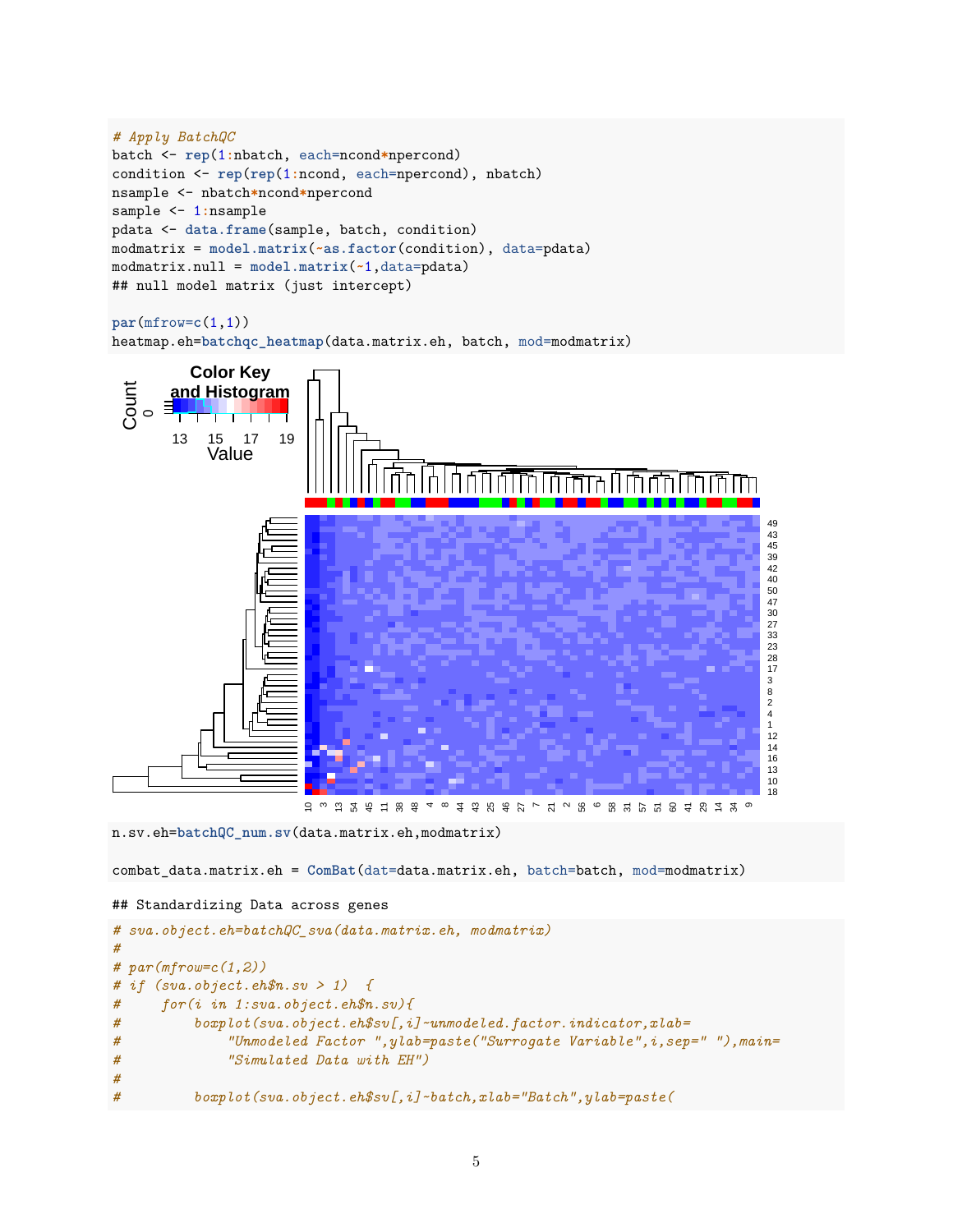```
# "Surrogate Variable",i,sep=" "),main="Simulated Data with EH")
# }
# } else {
# boxplot(sva.object.eh$sv~unmodeled.factor.indicator,xlab=
# "Unmodeled Factor ",ylab=paste("Surrogate Variable",1,sep=" "),main=
# "Simulated Data with EH")
#
# boxplot(sva.object.eh$sv~batch,xlab="Batch",ylab=paste(
# "Surrogate Variable",1,sep=" "),main="Simulated Data with EH")
# }
#
# pprob.gam.eh=sva.object.eh$pprob.gam ##prob each gene is affected by EH
# index.p.batch.8.eh=which(pprob.gam.eh>=.8)
### Look at heatmap for genes just affected by EH
# par(mfrow=c(1,1))
# heatmap.eh=batchqc_heatmap(data.matrix.eh[index.p.batch.8.eh,], batch,
# mod=modmatrix)
### Histogram of the p values
#### (a) Raw data
pValues=f.pvalue(data.matrix,modmatrix,modmatrix.null)
pValues.eh=f.pvalue(data.matrix.eh,modmatrix,modmatrix.null)
qValues = p.adjust(pValues,method="BH")
qValues.eh = p.adjust(pValues.eh,method="BH")
#### (b) Apply Combat
pValuesComBat=f.pvalue(combat_data.matrix,modmatrix,modmatrix.null)
pValuesComBat.eh=f.pvalue(combat_data.matrix.eh,modmatrix,modmatrix.null)
qValuesComBat = p.adjust(pValuesComBat,method="BH")
qValuesComBat.eh = p.adjust(pValuesComBat.eh,method="BH")
#### (c) Include Batch
modBatch = model.matrix(~as.factor(condition) + as.factor(batch),data=pdata)
mod0Batch = model.matrix(~as.factor(batch),data=pdata)
pValuesBatch = f.pvalue(data.matrix,modBatch,mod0Batch)
qValuesBatch = p.adjust(pValuesBatch,method="BH")
pValuesBatch.eh = f.pvalue(data.matrix.eh,modBatch,mod0Batch)
qValuesBatch.eh = p.adjust(pValuesBatch.eh,method="BH")
#### (d) Include SV's
# modSv = cbind(modmatrix,sva.object$sv)
# ## include surrogate variables in model matrix with condition (cancer status)
# mod0Sv = cbind(modmatrix.null,sva.object$sv)
# ## include surrogate variables in null model matrix
#
# modSv.eh = cbind(modmatrix,sva.object.eh$sv)
# ## include surrogate variables in model matrix with condition (cancer status)
```